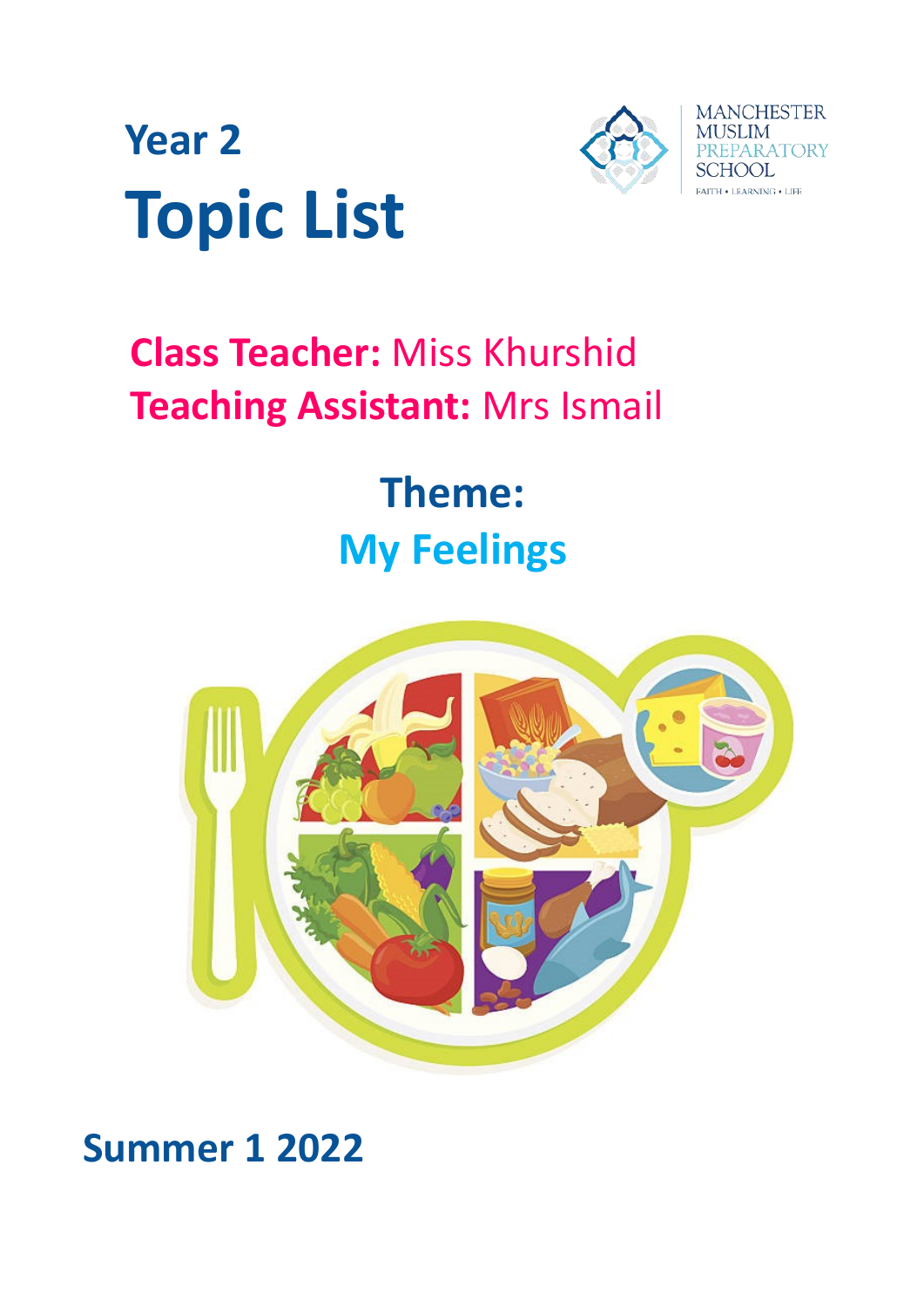### **MATHEMATICS**

#### **Measurement**

Measure lengths (cm); Measure lengths (m); compare lengths; order lengths; compare mass; measure mass in grams and kilograms; compare volume; millilitres and litres; temperature; o'clock and half past; quarter past and quarter to; telling the time to 5 minutes

#### **Position & Direction**

Describe movement and describe turns



#### **P.E.**

Using co-ordination to throw and catch. Eventually applying these skills in teambased games. To understand basic target games and keeping a score.

# **QURAN**



**Memorisation**: Surah at-Teen **Revision**: all previous Surahs including al-Alaq (please ensure you child revises all surah)

**Reading**: Continue reading from 'Easy Quran Reading' based on individual level

### **ENGLISH**

#### **Fiction**

#### **What would you do?**

In this unit, the children read two stories that deal with themes of overcoming worries and facing fears. They look in depth at two different characters and explore how they overcome their fears. They develop their knowledge of sentence constructions, joining two or more sentences with 'and' and correct punctuation, and explore using expanded noun phrases to add more detail. The writing tasks include writing a letter in role, writing a continuation of the story 'Operation Night Monster', and writing their own story based on their own experiences.

#### **Grammar**

- Apostrophes
- Suffixes
- Prefixes

#### **COMPUTING**

The Bebras Computing Challenge : pupils will take part in the Bebras computing challenge Kits that introduces computational thinking to pupils. Bebras Computing Challenge was designed to get students excited about Computing. Each student answers

questions that focus on computational and logical thinking.